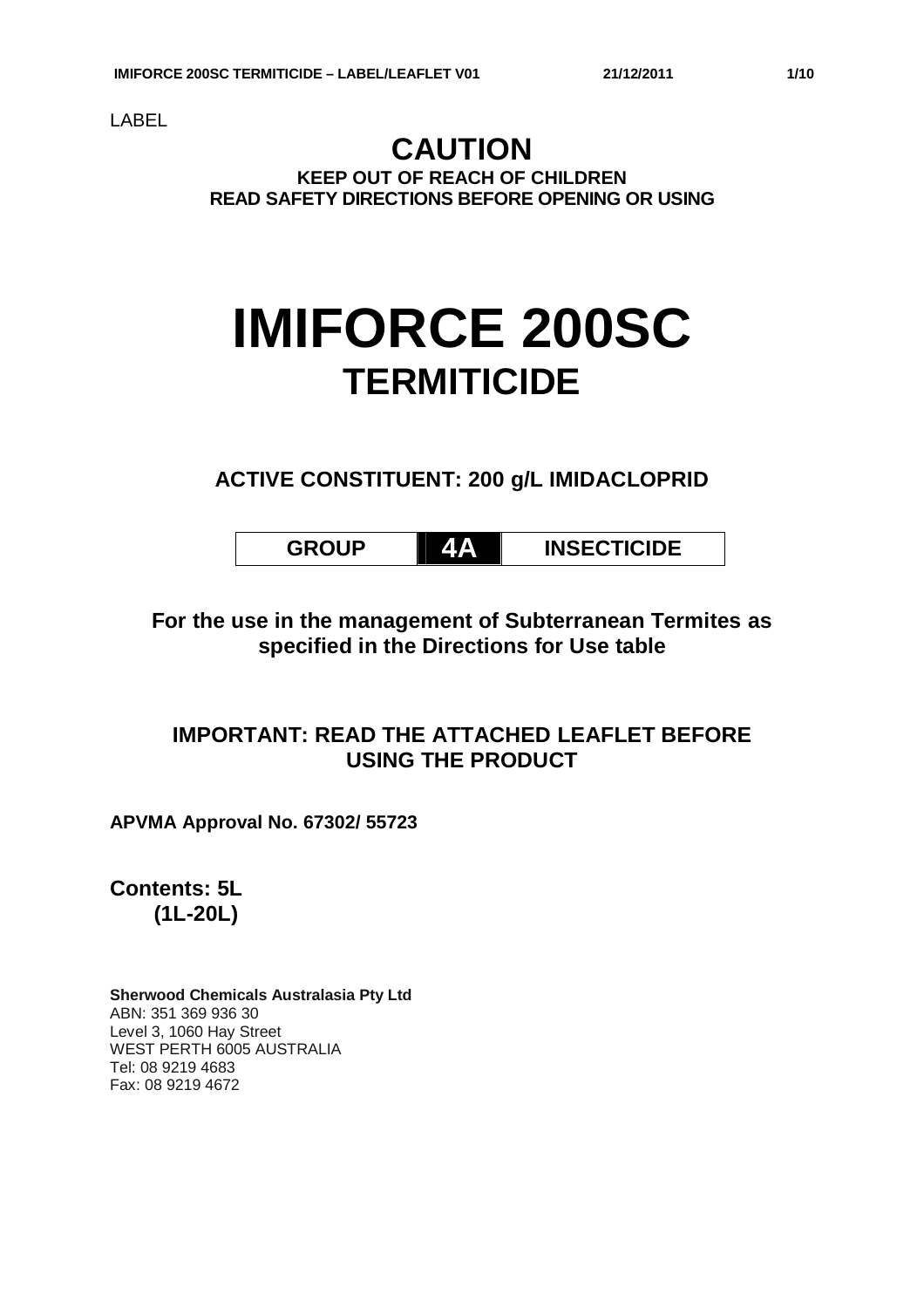#### **STORAGE & DISPOSAL**

Store in the closed, original containers in a cool, well-ventilated area. Do not store for prolonged periods in direct sunlight.

Triple or preferably pressure rinse containers before disposal. Add rinsing to spray tank. DO NOT dispose of undiluted chemicals on site.

If recycling, replace cap and return clean containers to recycler of designated collection point. If not recycling, break, crush, or puncture and deliver empty packaging for appropriate disposal to an approved waste management facility. If an approved waste management facility is not available bury the empty packaging 500mm below the surface in a disposal pit specifically marked and set up for this purpose clear of waterways, desirable vegetation and tree roots, in compliance with relevant Local, State or Territory government regulations. DO NOT burn empty containers or product.

#### **SAFETY DIRECTIONS**

Harmful if swallowed. May irritate the eyes and skin. Repeated exposure may cause allergic disorders. Avoid contact with eyes and skin. When using the product, wear cotton overalls buttoned to the neck and wrist and a washable hat and elbow-length PVC gloves. If clothing becomes contaminated with product or wet with spray, remove clothing immediately. If product or spray on skin, immediately wash area with soap and water. Wash hands after use.

After each day's use, wash gloves and contaminated clothing**.**

#### **FIRST AID**

If poisoning occurs, contact a doctor or Poisons Information Centre. Phone Australia 13 11 26.

#### **MATERIAL SAFETY DATA SHEET**

For further information, refer to the Material Safety Data Sheet (MSDS), which is available from the supplier or from our web site, www.sherwoodchemicals.com.au

#### **NOTICE TO BUYER**

Sherwood Chemicals makes no warranty expressed or implied, concerning the use of this product other than that indicated on the label. Except as so warranted the product is sold as is. Buyer and user assume all risk of use and/or handling and/or storage of this material when such use and/or handling and/or storage is contrary to label instructions.

APVMA Approval No. 67302/ 55723

#### **In a Transport Emergency Dial 000 Police or Fire Brigade**

Batch No: Date of Manufacture: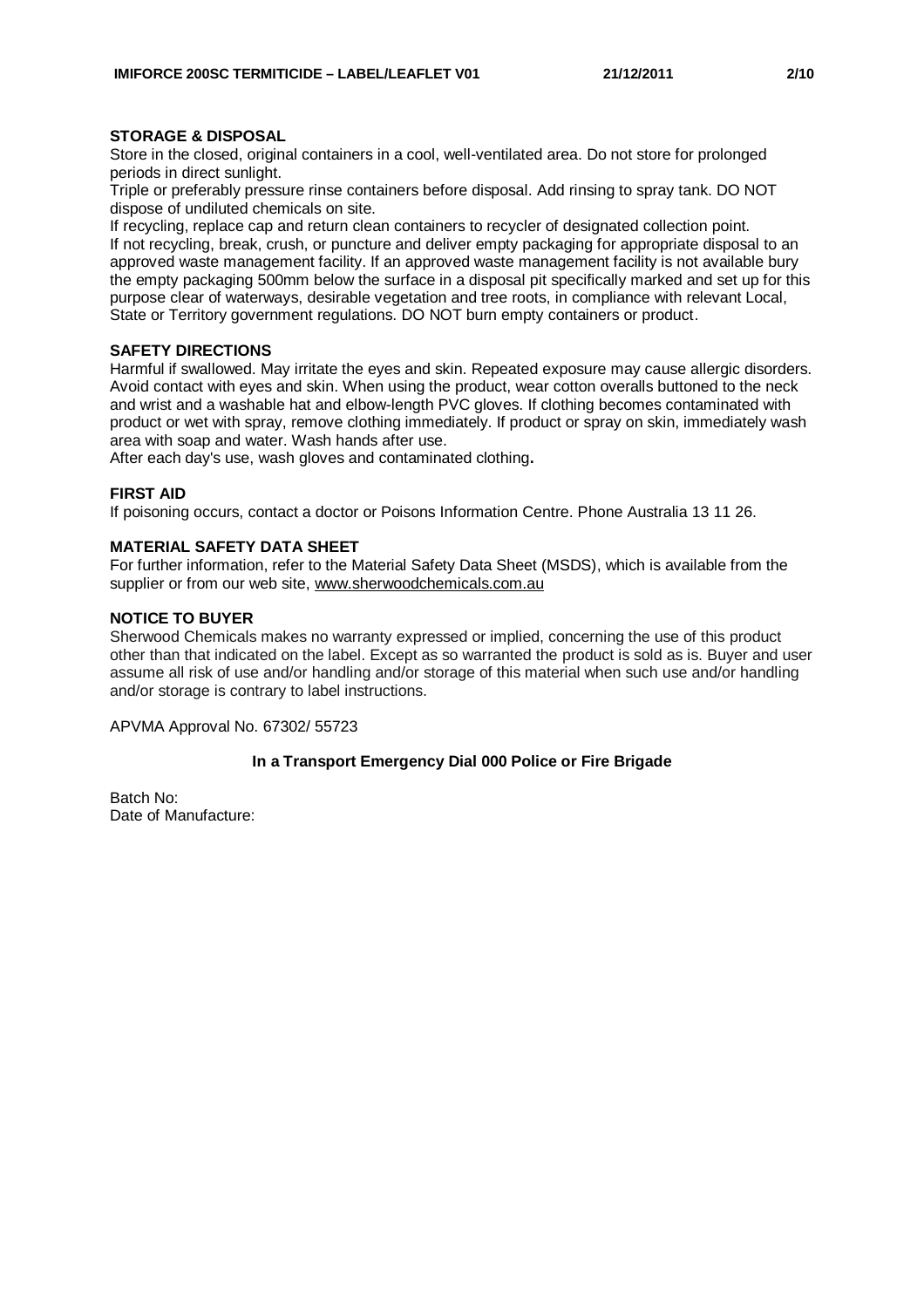LEAFLET

## **CAUTION KEEP OUT OF REACH OF CHILDREN READ SAFETY DIRECTIONS BEFORE OPENING OR USING**

# **IMIFORCE 200SC TERMITICIDE**

**ACTIVE CONSTITUENT: 200 g/L IMIDACLOPRID**

**GROUP 4A INSECTICIDE**

**For the use in the management of Subterranean Termites as specified in the Directions for Use table**

## **IMPORTANT: READ THIS LEAFLET BEFORE OPENING OR USING THE PRODUCT**

APVMA Approval No.

**Sherwood Chemicals Australasia Pty Ltd** ABN: 351 369 936 30 Level 3, 1060 Hay Street WEST PERTH 6005 AUSTRALIA Tel: 08 9219 4683 Fax: 08 9219 4672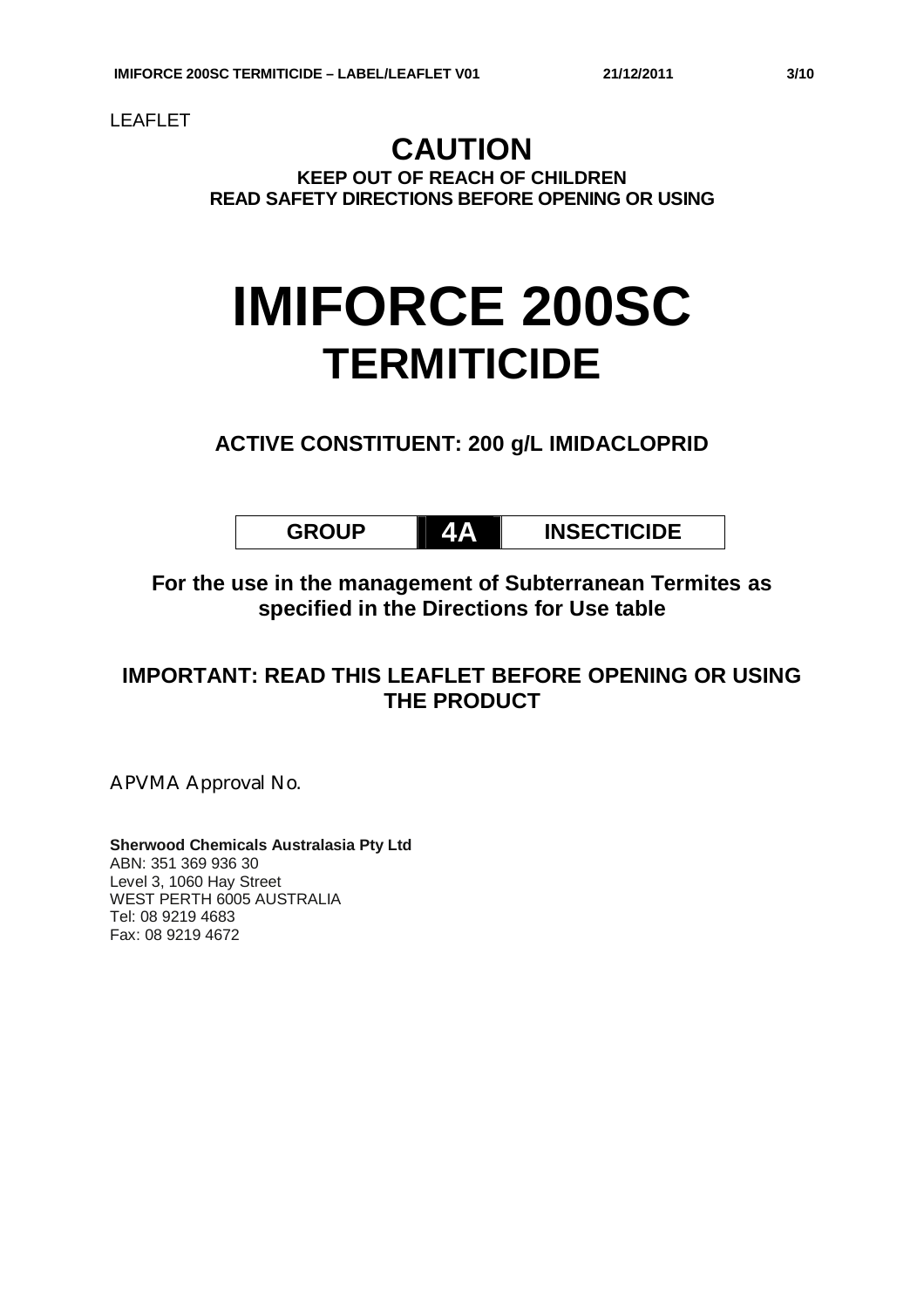#### **A. DIRECTIONS FOR USE (TERMITICIDE APPLICATIONS) (all States except Tasmania)**

#### **RESTRAINTS**

DO NOT apply to soils if excessively wet or immediately after heavy rain to avoid run-off of chemical.

DO NOT disturb the treated soil barrier with subsequent construction of additions or alterations, paths, steps, flower beds, etc.

DO NOT use at less than indicated label rates.

DO NOT use in cavity walls (except for direct treatment of a nest).

| <b>SITUATION</b>                                                                                                                                                                                                                                         | <b>PEST</b>                                                                                                      | <b>RATE</b>                                                                                      | <b>CRITICAL COMMENTS</b>                                                                                                                                                                                                                                                                                                                                                                                                                                                                                                                                                                                                                                                                                                                                                                                                                                                                              |
|----------------------------------------------------------------------------------------------------------------------------------------------------------------------------------------------------------------------------------------------------------|------------------------------------------------------------------------------------------------------------------|--------------------------------------------------------------------------------------------------|-------------------------------------------------------------------------------------------------------------------------------------------------------------------------------------------------------------------------------------------------------------------------------------------------------------------------------------------------------------------------------------------------------------------------------------------------------------------------------------------------------------------------------------------------------------------------------------------------------------------------------------------------------------------------------------------------------------------------------------------------------------------------------------------------------------------------------------------------------------------------------------------------------|
| Existing<br>buildings:<br><b>Barrier</b><br>treatments for<br>existing<br>buildings<br>including<br>domestic,<br>industrial,<br>government and<br>commercial<br>premises<br>Also applicable<br>to external<br>barriers (only)<br>around new<br>buildings | Subterranean<br>termites<br>(Except<br><b>Mastotermes</b><br>darwiniensis)<br><b>Mastotermes</b><br>darwiniensis | <b>Spray solution:</b><br>250 mL per 100<br>litres of water<br>500 mL per 100<br>litres of water | (See also general instructions)<br>Mix the required quantity of IMIFORCE 200SC Termiticide in<br>water and apply using suitable application equipment to form a<br>complete and continues barrier around and under the structure.<br>The barrier may be created using a combination of<br>conventional spraying and trenching along with soil rodding.<br>Concrete foundation slabs and paths around the structure<br>should be drilled and injected with IMIFORCE 200SC<br>Termiticide solution including along the expansion joints,<br>edges and cracks.<br>In some cases the use of wetting agents or foaming agents<br>may be useful in overcoming non-wetting soils getting a more<br>even application in areas of difficult access or soil subsidence.<br>If the barrier is disturbed by earthworks, construction or severe<br>drainage problems it will have to be restored by reapplication. |
| Service poles<br>and fence posts                                                                                                                                                                                                                         |                                                                                                                  |                                                                                                  | For new posts treat the bottom of the hole and the backfill using<br>a minimum of 10 L of solution per hole. For existing posts<br>create a continuous barrier 150 mm wide by soil rodding or<br>spraying the backfilled soil to a depth of 450 mm. Infested posts<br>may also be drilled and injected with spray solution. Note that it<br>is impossible to treat the soil at the bottom of a sound post so<br>future attack via this route cannot be ruled out.                                                                                                                                                                                                                                                                                                                                                                                                                                     |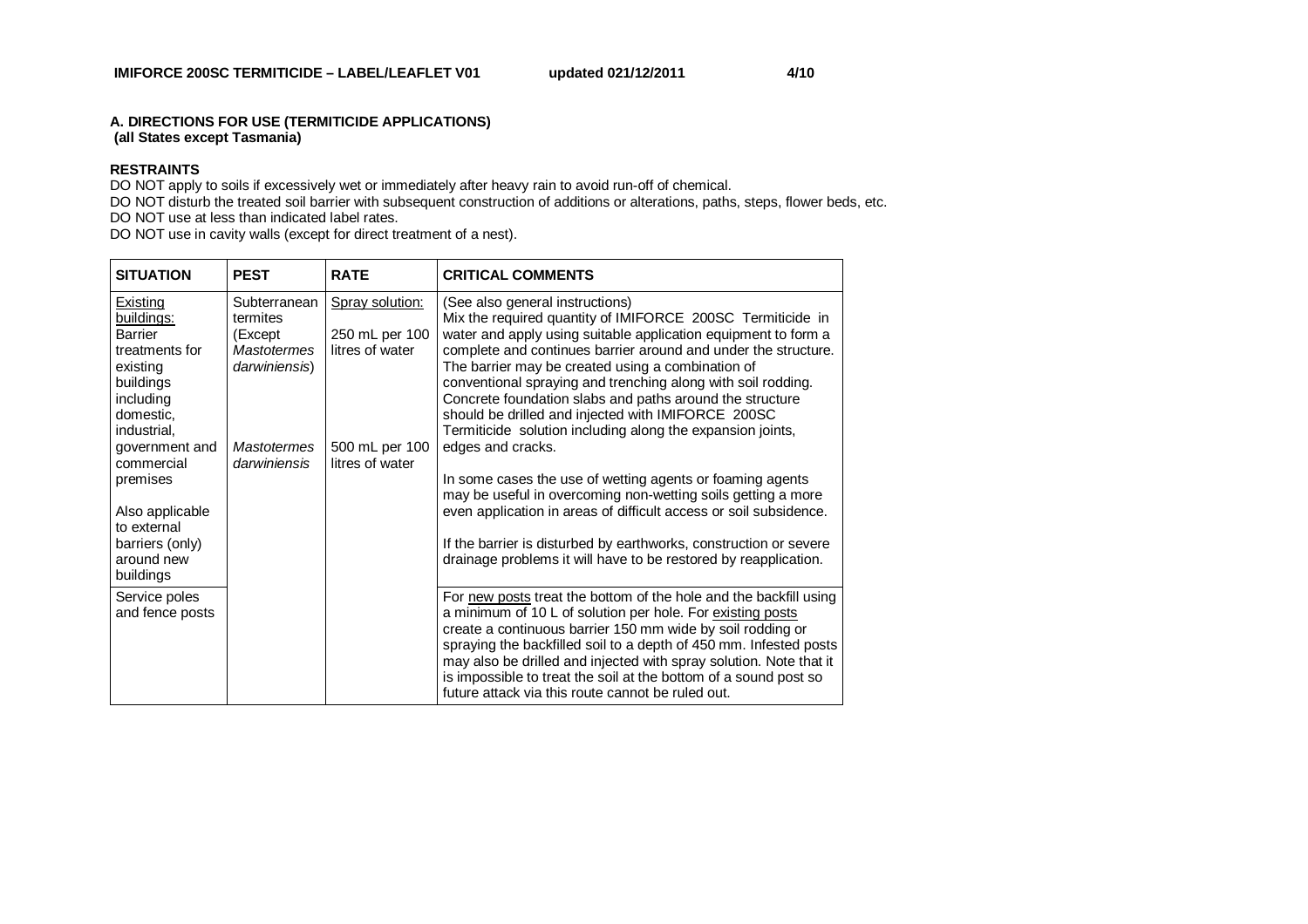| Nests in wall<br>cavities, poles<br>and trees           |                                                                             |                                                      | Locate the nest by drilling into the wall, pole or tree. Make sure<br>that the full size of the nest is identified especially the highest<br>point. Apply at least 20 litres of IMIFORCE 200SC Termiticide<br>dilution into the nest through the drill holes. Drill holes should<br>be sealed after application. Note: application to wall cavities<br>behind plasterboard may result in water/mud staining of the<br>plasterboard. Use of a dry foam application can reduce this risk<br>and improve distribution within the wall cavity.                                                                                                                                                 |
|---------------------------------------------------------|-----------------------------------------------------------------------------|------------------------------------------------------|--------------------------------------------------------------------------------------------------------------------------------------------------------------------------------------------------------------------------------------------------------------------------------------------------------------------------------------------------------------------------------------------------------------------------------------------------------------------------------------------------------------------------------------------------------------------------------------------------------------------------------------------------------------------------------------------|
| Reticulation<br>Systems:                                | Subterranean<br>termites<br>(except)<br><b>Mastotermes</b><br>darwiniensis) | Spray solution:<br>250 mL per 100<br>litres of water | The system (refer to the general instructions) must be installed<br>according to the manufacturer's specifications. IMIFORCE<br>200SC Termiticide must only be applied via a reticulation<br>system that has been installed with a prepared sand/soil bed of<br>a minimum depth of 100 mm and even compaction. If not<br>possible alternative termite protection needs to be arranged for<br>the areas omitted (see General Instructions for further system<br>requirements).                                                                                                                                                                                                              |
| Perimeter and/or<br>service<br>penetration<br>treatment | <b>Mastotermes</b><br>darwiniensis                                          | 500 mL per 100<br>litres of water                    | The system installer must ensure that the installation will result<br>in the application of not less than 250 mL (500 mL for<br>Mastotermes darwiniensis) of product per m <sup>3</sup> of soil applied in a<br>continuous treated and diluted solution applied by a system is<br>dependent on the parameters of the particular system and the<br>type of soil type being present respectively. Guidelines should<br>be sought from the manufacturer. For a barrier with dimensions<br>of 300 mm deep x 150 mm wide, 5 L per linear metre is suitable<br>for perimeter and/or service penetration only systems. This will<br>be different for systems treating a different volume of soil. |
| Complete under<br>slab installations                    |                                                                             |                                                      | For the horizontal barrier under the slab not less than 50 mL<br>(100 mL for Mastotermes darwiniensis) of product is required<br>per $m2$ . In addition, the system installer must also ensure that a<br>prepared sand/soil bed of 100 mm depth is provided across the<br>whole of the under slab installation to ensure complete<br>horizontal coverage of the product.                                                                                                                                                                                                                                                                                                                   |

NOT TO BE USED FOR ANY PURPOSE, OR IN ANY MANNER, CONTRARY TO THIS LABEL UNLESS AUTHORISED UNDER APPROPRIATE LEGISLATION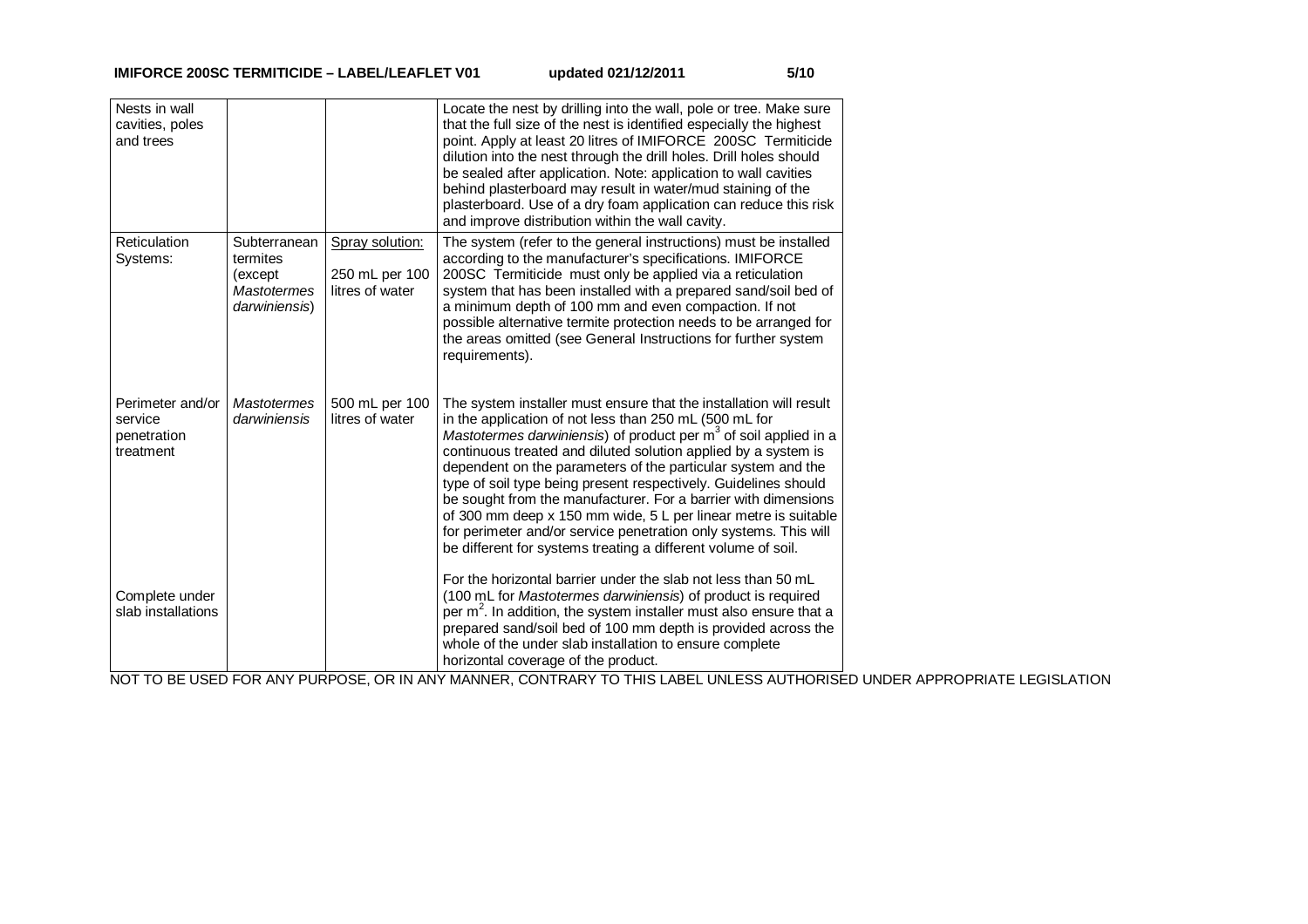#### **GENERAL INSTRUCTIONS**

(All States except Tasmania)

#### **IMIFORCE 200SC Termiticide should be considered as part of a program involving the following steps:**

- 1. locate nest and treat where possible;
- 2. repair or recommended repairs to leaks and drainage as a condition of warranty;
- 3. improve or recommended improvements to ventilation underneath structures;
- 4. ensure or recommended subfloor areas be kept free of stored or waste timber;
- 5. application of soil barrier treatment;
- 6. advice to property owner or manager, that disturbing the treated soil barrier e.g. with subsequent additions, alterations or landscaping etc may render the treatment ineffective unless re-applied or other actions undertaken.
- 7. continuing efforts to locate and treat the colony in the nest if not eradicated before application of soil barrier.
- 8. Post-treatment inspection to confirm success.
- 9. ongoing inspections, at least annually, as recommended by AS 3660 Series.

The purpose of chemical soil treatment for termite control is to establish a continuous chemical barrier (horizontal and/or vertical as required) between the structure and termite colonies in the soil. The barrier impedes and discourages concealed termite entry for the service period of the barrier. A great deal of care needs to be taken to understand the construction of the building and to apply the spray solution in a manner, which ensures a complete chemical barrier. If a barrier is not complete or breached, then concealed termite entry may occur. It is sometimes not possible to form a complete barrier around an existing structure in which case other termite management options and/or more frequent inspections will also need to be undertaken.

#### **Alteration to building to increase effectiveness of treatment**

Alterations include improvements to drainage and sub-floor ventilation, the removal of soil timber contact (e.g. railway sleeper retaining walls) and the provision of access to areas for regular inspection. Poor drainage including rainwater flowing around structure perimeter may compromise IMIFORCE 200SC Termiticide the chemical barrier. Drainage, ventilation and timber/soil contact problems need to be addressed before treatment.

#### **INSECTICIDE RESISTANCE WARNING**

|                                            |  | <b>INSECTICIDE</b> |  |
|--------------------------------------------|--|--------------------|--|
| $\alpha$ urbu/oob iliiroboro ooo oo $\tau$ |  |                    |  |

For insecticide resistance management SHERWOOD IMIFORCE® 200 SC Termiticide is a Group 4A insecticide. Some naturally occurring insect biotypes resistant to IMIFORCE 200 SC and other Group 4A insecticides may exist through normal genetic variability in any insect population. The resistant individuals can eventually dominate the insect population if IMIFORCE 200 SC and other Group 4A insecticides are used repeatedly. The effectiveness of IMIFORCE 200 SC on resistant individuals could be significantly reduced.

Since occurrence of resistant individuals is difficult to detect prior to use, SHERWOOD CHEMICALS AUSTRALASIA PTY LTD, accepts no liability for any losses that may result from the failure of IMIFORCE 200 SC to control resistant insects. IMIFORCE 200 SC may be subject to specific resistance management strategies. For further information contact your local supplier, SHERWOOD CHEMICALS representative or local agricultural department agronomist

#### **Mixing**

#### **To ensure good mixing:**

- 1. Thoroughly clean the spray equipment to remove residues of other formulations from the equipment before using IMIFORCE 200SC Termiticide for the first time; and
- 2. Prior to pouring, shake container vigorously. Then premix the required quantity of IMIFORCE 200SC Termiticide with water in a clean bucket before adding it to the half filled spray tank then top up to full volume. Allow the contents of the tank to be recirculated.

Note that at the recommended dilution rate IMIFORCE 200SC Termiticide will usually dissolve to a clear solution with only a faint odour.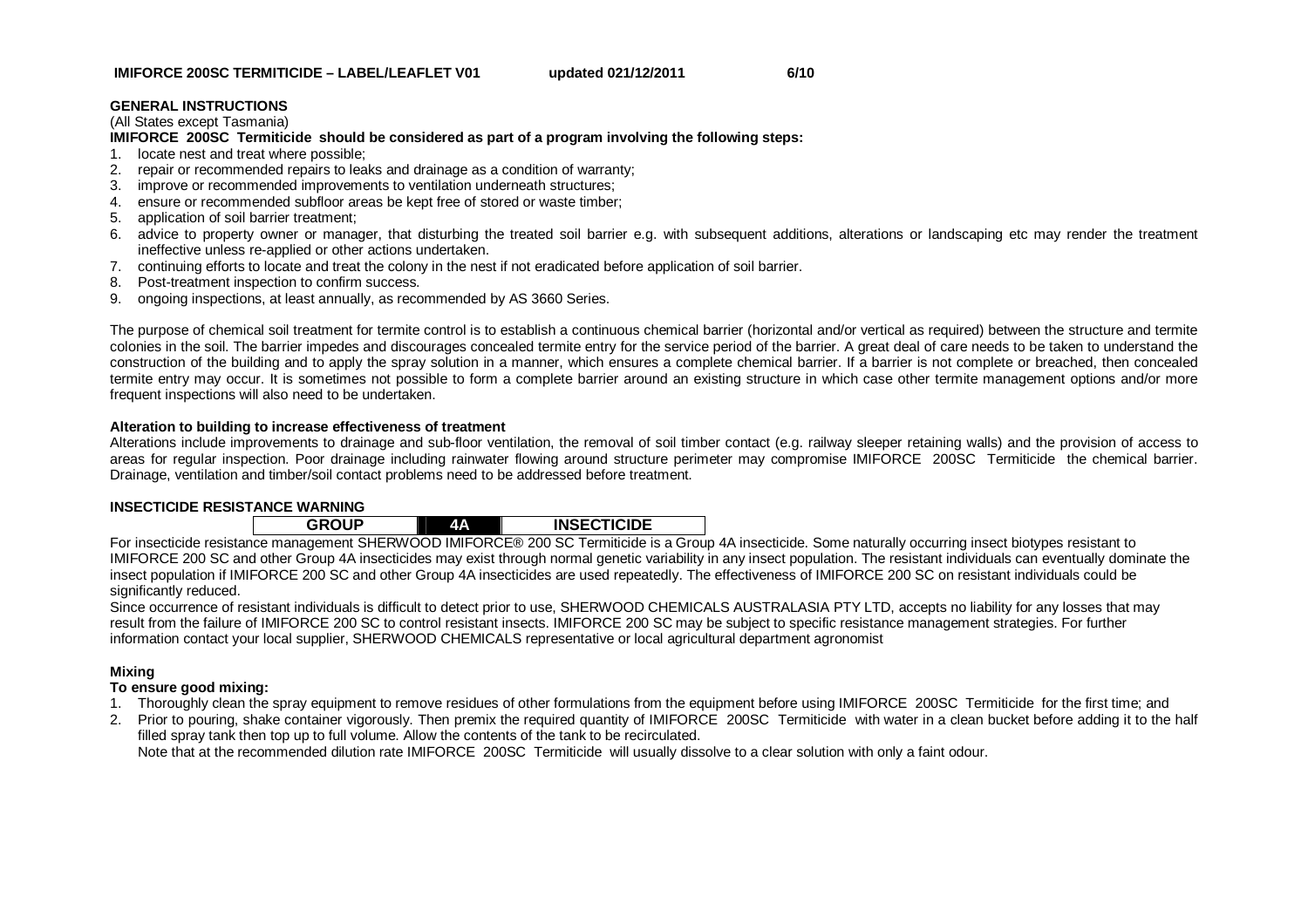#### **IMIFORCE 200SC TERMITICIDE – LABEL/LEAFLET V01 updated 021/12/2011 7/10**

#### **Soil preparation**

In soils where wetting is difficult, it will be necessary to loosen the soil prior to treatment (to a depth of at least 80 mm for horizontal barriers and to below the top of the footing for vertical barriers), creating a trench to confine the spray solution to the area to be treated and it may be necessary to add a wetting agent to the spray solution. These actions will help to avoid the spray solution running off before it can soak into the soil.

It is recommended that application volumes given in the directions for use table be used wherever possible. However where soil conditions will not accept application of 100 L/m<sup>3</sup>, the concentration of IMIFORCE 200SC Termiticide in the solution should be doubled to 500-1000 mL per 100 L and then apply 50 L/m<sup>3</sup> spray solution. When applying by injection through concrete to such soils, drill hole spacings should be reduced to 150 mm (1.5 litres per hole) before resorting to the application of higher concentrations in lower volumes.

#### **Treatment of existing buildings**

Authorized persons applying IMIFORCE 200SC Termiticide should be familiar with Australian Standard AS 3660 Series especially the section which specifies the procedures to provide a chemical soil barrier, and/or the appendix which shows the areas where barrier treatments should be applied to ensure no gaps in treatment.

#### **Treatment of new buildings**

IMIFORCE 200SC Termiticide cannot be used for the application of horizontal barriers prior to pouring a slab unless used in a reticulation system certified for that purpose. The initial underslab treatment shall be applied through the reticulation system as soon as possible after a 28-day period following the placement of the slab, but not more than 60 days after placement.

#### **Reticulation systems**

The reticulation systems used must be capable of establishing and maintaining complete and continuous treated zones around building perimeters, service penetrations and other possible termite entry points between the structure and the termite colonies in the soil (in accordance with the Australian Standard AS 3660 series).

Reticulation systems suitable for this purpose are certified as meeting AS3660 by suitable persons or organizations with the relevant expertise in the area of termite management and engineering construction. The system must allow the application of a minimum 100 mm thick treated zone.

It is strongly recommended that the product user communicate with the builder and sub-contractor to ensure that the reticulation system is, or has been, installed according to the systems manufacturer's specifications and Australian Standard AS 3660 series. Reticulation systems, which have been incorrectly installed, are likely to increase the chances of a breach of the chemical barrier by termites.

#### **Thickness of barrier**

It is recommended that the minimum thickness of any treated soil barrier is 100 mm.

#### **Horizontal barriers**

At the perimeter, loosen soil to depth of at least 80 mm and 150 mm wide and apply at least 1.5 L of spray solution per lineal metre. Treatment volumes of up to 5 litres per metre are recommended, as the spray solution will penetrate deeper into the soil. Greater volumes are also required where deeper barriers are needed as part of the termite management system. The use of a maker dye may assist in identifying soils that have been treated. NB The use of horizontal barriers is limited to the faces of solid building elements through which termites cannot gain concealed access (eg concrete slab or solid concrete piers). In all other vertical barriers should be employed.

Where access to sub floor areas is restricted by a clearance of less than 400 mm, the whole sub-floor soil surface should be treated at the rate of at least 5 litres of spray solution per  $m^2$ . Care must be taken to avoid spray shadows, e.g. behind piers.

**Treatment beneath concrete slabs and paths.** Horizontal barriers can also be applied by drilling through existing slabs. As uneven distribution is possible under the slab, increase the application rate to at least 10 litres of spray solution during application to ensure even distribution. If soil subsidence has occurred beneath the concrete, the use of a foam carrier may assist in treating critical areas.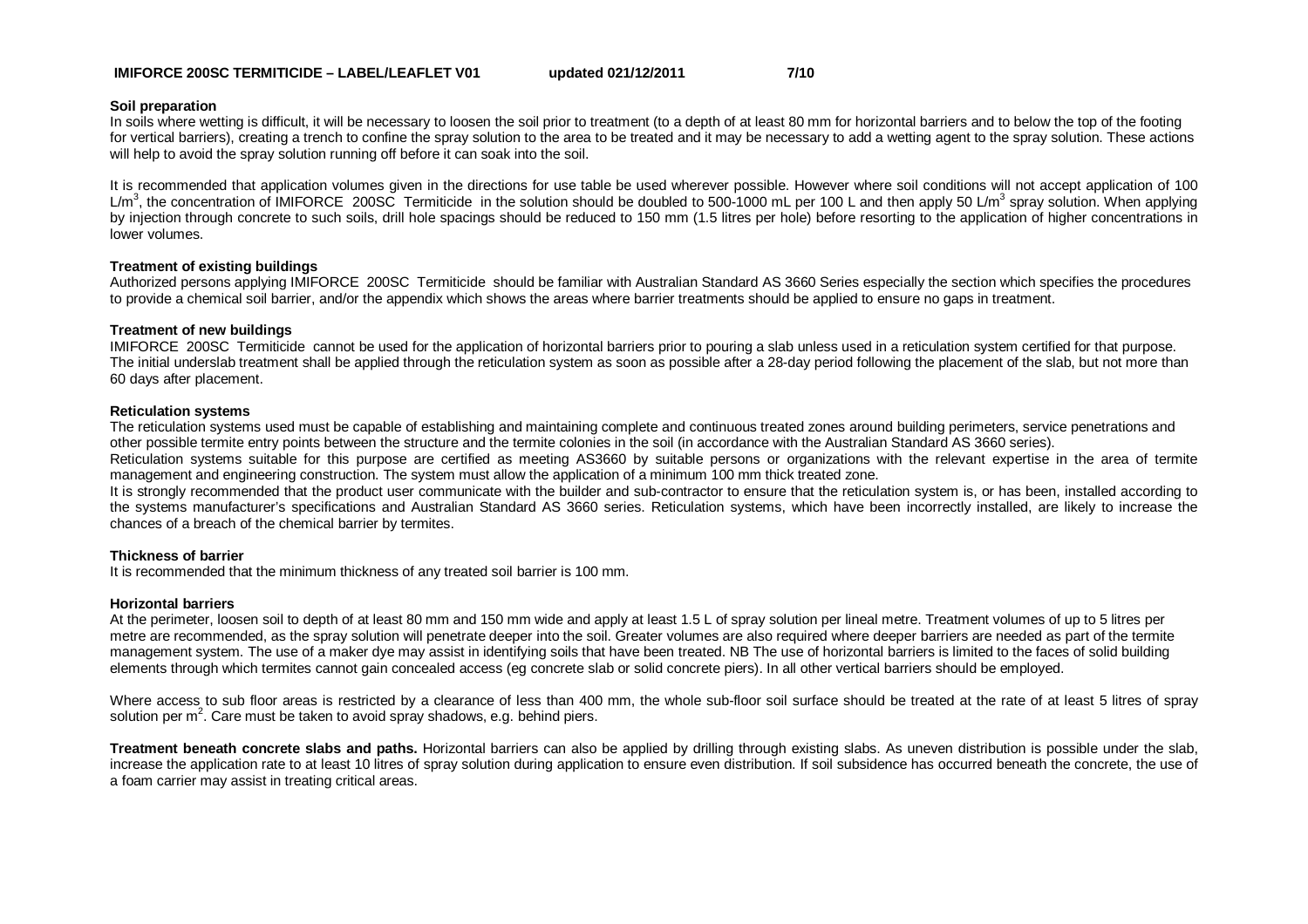#### **IMIFORCE 200SC TERMITICIDE – LABEL/LEAFLET V01 updated 021/12/2011 8/10**

Foam carriers may be useful in ensuring that a more even distribution is achieved. However it is important that the foam application be calibrated to ensure that the rate of IMIFORCE 200SC Termiticide formulation does not fall below 12.5 mL of IMIFORCE 200SC Termiticide 200 SC/m<sup>2</sup>. Mix the appropriate concentration of IMIFORCE 200SC Termiticide in water and add the manufacturer's recommended quantity of foam agent (see table for foaming recommendations). Apply sufficient volume of IMIFORCE 200SC Termiticide foam alone or in combination with liquid solution to provide a continuous treated zone at the recommended rate.

| Mixing table to prepare foam to treat 1 $m^2$                                                             |                 |                          |                                           |                   |
|-----------------------------------------------------------------------------------------------------------|-----------------|--------------------------|-------------------------------------------|-------------------|
| <b>IMIFORCE</b><br>200SC<br>Termiticide (mL)*                                                             | Litres of water | Foam expansion<br>ratio  | Volume of<br>finished foam/m <sup>2</sup> | Foam consistency  |
|                                                                                                           | 5               | 1:1 (i.e. not<br>foamed) | 5 L                                       | Standard solution |
| 12.5                                                                                                      | 2.5<br>5        | 5:1<br>5:1               | 12.5L<br>25 <sub>L</sub>                  | Wet foam          |
|                                                                                                           | 2.5<br>5        | 10:1<br>10:1             | 25L<br>50 L                               |                   |
|                                                                                                           | 2.5<br>5        | 20:1<br>20:1             | 50 L<br>100L                              | Very dry foam     |
| * Add the manufacturer's recommended quantity of foam agent to the IMIFORCE 200SC<br>Termiticide solution |                 |                          |                                           |                   |

**Drilling along cracks in slabs, expansion joints, walls and around service penetrations (e.g. plumbing/electrical). Holes should be drilled no further than 150 mm from** the crack, wall, expansion joint or service penetration and should be between 150-300 mm apart.

The following table shows the recommended volume of spray solution required per hole at various drill hole spacings.

| Hole spacing (mm) | Litres per hole | Soil type  |
|-------------------|-----------------|------------|
| 150               | 1.5             | Heavy clay |
| 200               | 2.0             | Clay loams |
| 250               | 2.5             | Loams      |
| 300               | 3.0             | Sands      |

Drill holes must be resealed after application.

#### **Vertical barriers**

Vertical barriers require the application of at least 100 litres of spray solution per m<sup>3</sup> of soil. Vertical barriers can be applied by either trenching or treating soil, as it is backfilled or by a combination of trenching and soil rodding at the bottom of the trench. Vertical barriers must extend down to 100 mm below the top of the solid footing if they are to be complete.

Note that termites may gain access behind engaged piers against single brick walls unless the soil is treated on both sides of the wall down to the footing.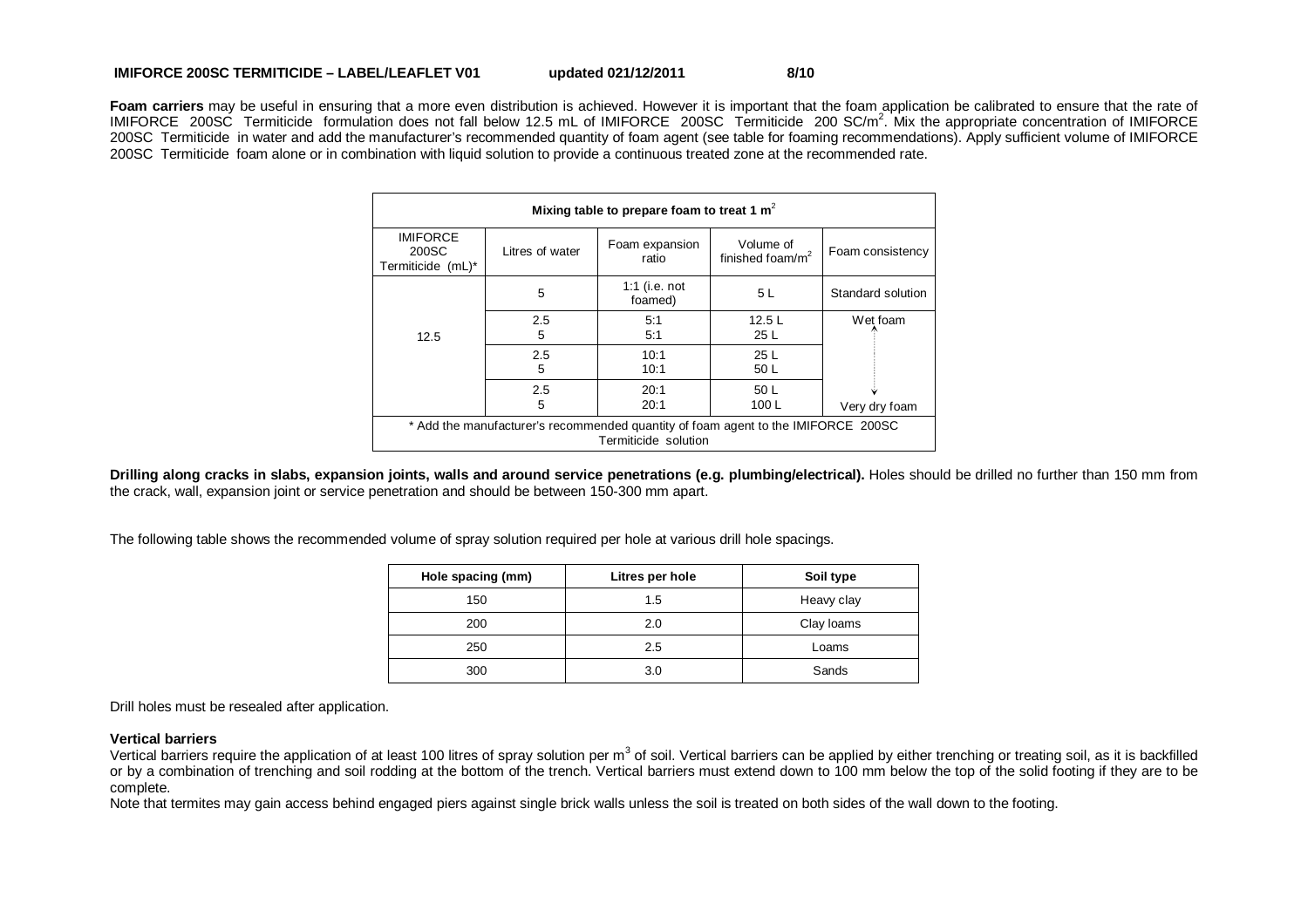#### **IMIFORCE 200SC TERMITICIDE – LABEL/LEAFLET V01 updated 021/12/2011 9/10**

Vertical barriers should be at least 150 mm wide with 1.5 litres of spray solution applied per linear metre per 100 mm depth of barrier. In most cases the product will soak into the soil below this depth so a minimum rate of 5 L per linear metre is recommended. When using soil rodding equipment the distance between each rod insertion should be no greater than 150 mm.

#### **Colonies not in contact with ground**

Occasionally, subterranean termites establish a colony in a building without having contact with the soil because they have access to a continuous supply of moisture (eg faulty plumbing or leaky roof). Such colonies may not be affected by a soil treatment alone and should be treated by direct nest application or by other procedures (eg use of a colony eradicant dust or baiting system).

#### **Re-inspection**

Re-inspection within 3 months of treatment is recommended.

#### **Service Period**

Correctly applied IMIFORCE 200SC TERMITICIDE treatment will prevent concealed termite entry by subterranean termites (except *Mastotermes*) for at least two years and *Mastotermes* for at least one year. Regular competent inspection is recommended as part of an ongoing termite management programme. Inspections should be carried out at least annually and concurrently, efforts are made to eradicate termite colonies in the area.

#### **PROTECTION OF WILDLIFE, FISH, CRUSTACEANS AND ENVIRONMENT**

DO NOT contaminate streams, rivers, waterways and drains the chemical or used containers.

#### **STORAGE & DISPOSAL**

Store in the closed, original containers in a cool, well-ventilated area. Do not store for prolonged

periods in direct sunlight.

Triple or preferably pressure rinse containers before disposal. Add rinsing to spray tank. DO NOT dispose of undiluted chemicals on site.

If recycling, replace cap and return clean containers to recycler of designated collection point.

If not recycling, break, crush, or puncture and deliver empty packaging for appropriate disposal to an

approved waste management facility. If an approved waste management facility is not available bury the empty packaging 500mm below the surface in a disposal pit specifically marked and set up for this purpose clear of waterways, desirable vegetation and tree roots, in compliance with relevant Local, State or Territory government regulations. DO NOT burn empty containers or product

#### **SAFETY DIRECTIONS**

Harmful if swallowed. May irritate the eyes and skin. Repeated exposure may cause allergic disorders. Avoid contact with eyes and skin. When preparing product for use wear cotton overalls buttoned to the neck and wrist and a washable hat, elbow-length PVC gloves and goggles. Wash hands after use. After each day's use wash gloves, goggles and contaminated clothing.

#### **FIRST AID**

If poisoning occurs, contact a doctor or Poisons Information Centre. Phone Australia 13 11 26.

#### **MATERIAL SAFETY DATA SHEET**

For further information, refer to the Material Safety Data Sheet (MSDS), which is available from the supplier or from our web site, www.sherwoodchemicals.com.au